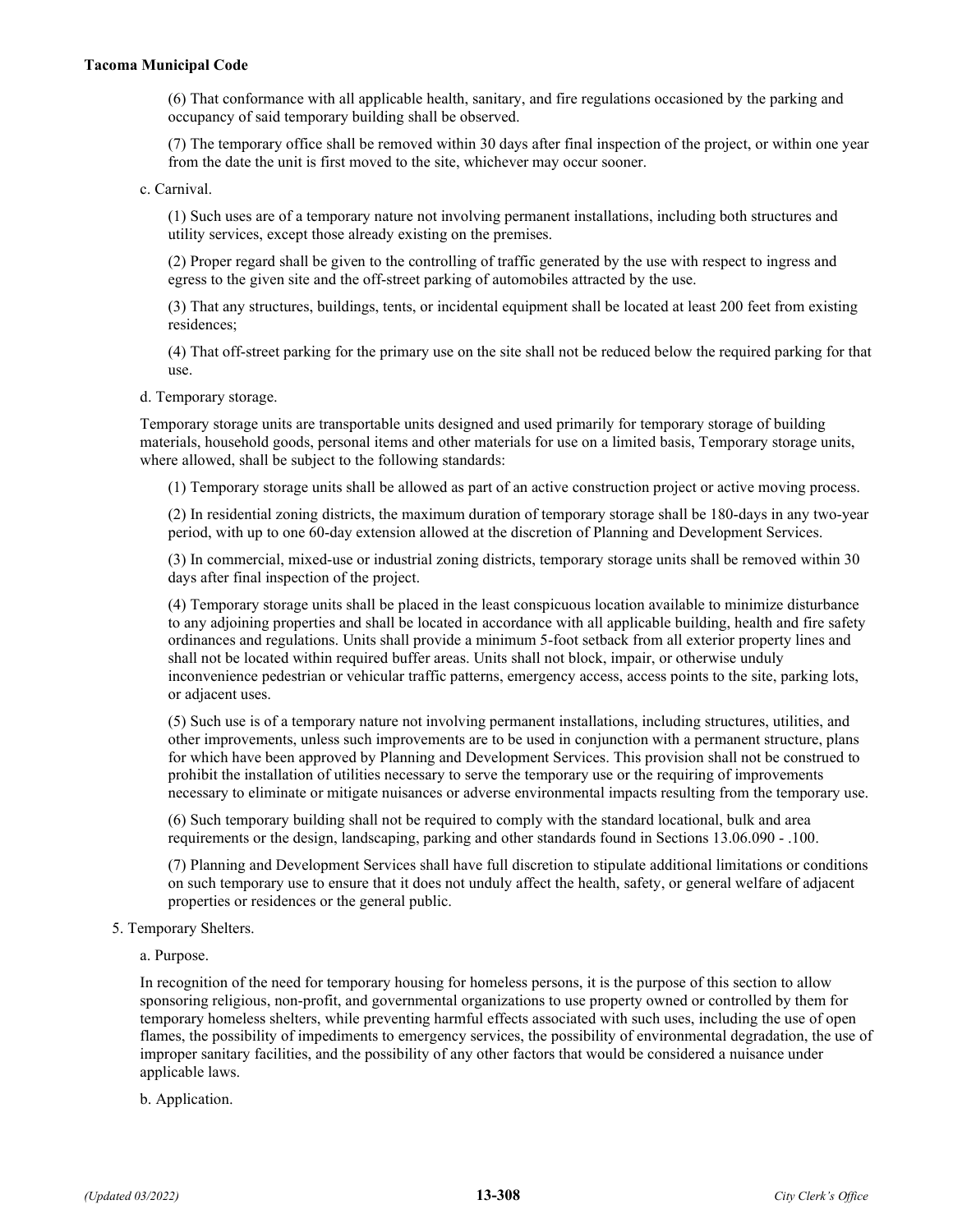In order to allow sponsoring religious, non-profit, and governmental organizations to establish a temporary shelter on qualifying property, a permit must be obtained from Planning and Development Services in accordance with TMC 13.05, Land Use Permits and Procedures, and the following:

(1) The Director of Planning and Development Services is authorized to issue permits for temporary shelters only upon demonstration that all public health and safety considerations have been adequately addressed, and may administratively adjust standards upon providing findings and conclusions that justify the requirements. A permit allowing a temporary shelter site may be terminated if the City determines the site is unfit for human habitation based on safety, sanitary conditions or health related concerns or activities have become disorderly or disorganized so as to impact the safety, health, and welfare of the neighborhood adjacent to the site.

(2) An application for a temporary shelter shall include the following:

(a) The dates of the start and termination of the temporary shelter;

(b) The maximum number of residents proposed;

(c) The location, including parcel number(s) and address(es);

(d) The names of the managing agency, proposed self-management plan (the self-management plan would require consultation with the sponsor and oversight by City staff and meetings with neighboring property owners, businesses, Safe Streets organizations, Neighborhood Councils, and/or similar organizations), or manager and sponsor;

(e) A site plan showing the following shall be prepared and reviewed by staff, which will make recommendations for best practices, including Crime Prevention through Environmental Design ("CPTED") principles:

i. Property lines;

ii. Property dimensions;

iii. Location and type of fencing/screening (must be a minimum of ten feet from property lines);

iv. Location of all support structures (administrative, security, kitchen, and dining areas) or planned space to be used inside an on-site structure;

v. Method of providing and location of potable water;

vi. Method of providing and location of waste receptacles;

vii. Location of required sanitary stations (latrines, showers, hygiene, hand washing stations);

viii. Location of vehicular access and parking;

ix. Location of dwellings for each person (must meet Tacoma-Pierce County Health Department requirements);

x. Entry/exit control points;

xi. Internal pathways, and access routes for emergency services.

(f) A statement from the sponsoring religious, non-profit, or governmental organization regarding its commitment to maintain liability insurance in types and amounts sufficient to cover the liability exposures inherent in the permitted activity during the existence of any sponsored temporary shelter;

(g) a signed trespass order filed with the Tacoma Police Department;

(h) a mandatory preapplication meeting to be attended by city representatives, such as agents from Planning and Development Services and Neighborhood and Community Services, as deemed appropriate;

(i) transition plan for assisting residents in moving to another location.

c. Safety and health requirements.

A temporary shelter shall be established in accordance with the following standards:

(1) No more than 100 residents shall be allowed per shelter location. The City may further limit the number of residents as site conditions dictate.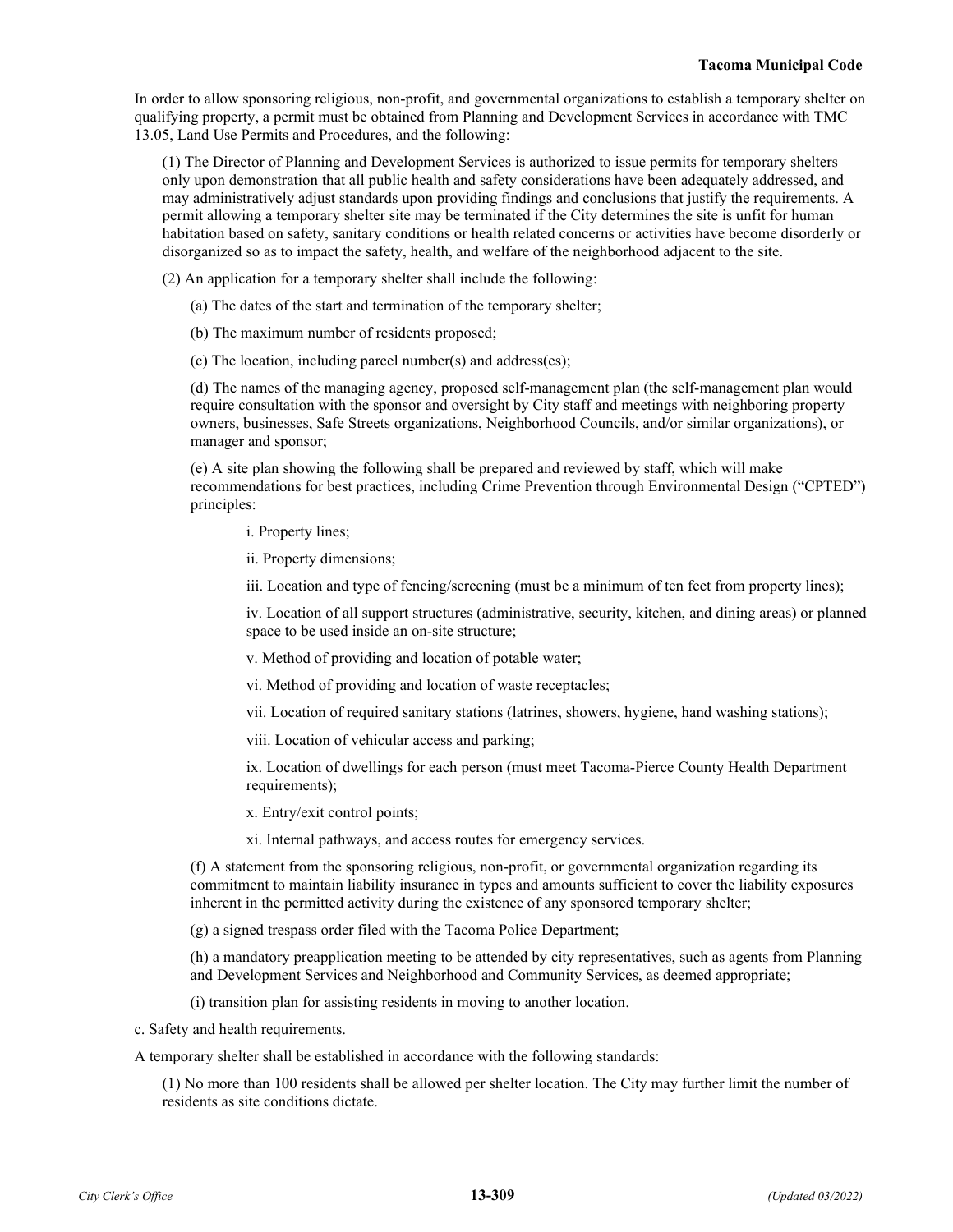## **Tacoma Municipal Code**

(2) A minimum of 150 square feet of site area per resident shall be required for any given shelter, provided that the site meets all safety, health, logistical, operational, and site plan requirements for temporary shelters, as set forth in this section. Such minimum site area may be proportionally reduced if adjacent existing buildings are used for sleeping or support facilities such as kitchen, dining hall, showers, and latrines.

(3) The maximum duration of a temporary shelter shall be 185 consecutive days, except as provided below:

(a) The Director may extend the permit once for up to 40 days if unforeseen problems arise regarding shelter relocation. An extension must be requested before the last 30 days of the temporary permit and will not be granted if any violation of the temporary shelter permit has occurred. Notice of such an extension shall be provided to the same notification list required for the original permit application, as well as any other individuals who commented on the original request.

(b) The Director may extend the permit once when inclement weather, natural disaster, or other emergency necessitates the continued use of the shelter location. The Director may extend the permit until the event necessitating the extension has ended but no longer than 90 days. An extension must be requested prior to the event or when reasonable given the circumstances of the event. Notice of such an extension shall be provided to the same notification list required for the original permit application, as well as any other individuals who commented on the original request.

(c) The Director may extend the temporary permit for a longer period, up to 180 days, if the shelter has demonstrated continuing need and demonstrated compliance with this chapter. An extension must be requested before the last 60 days of the existing temporary permit. As indicated in Section 13.05.070.H, the maximum duration for this type of temporary permit is one year, however, successive permits for one shelter facility can also be approved under this section. If an extension is approved, the decision shall address any appropriate modifications to conditions of approval. This type of long-term extension, or successive longterm permits, shall be processed in the same manner required for the original Temporary Shelters Permit (as outlined in Section 13.05), including the same level of community notification, community meeting, and comment period. The Director's decision regarding this type of extension shall require periodic monitoring not less than every 45 days. An extension shall not be granted if any violation of the existing temporary shelter permit has occurred. In considering whether to grant this type of long-term extension, the Director shall consider factors such as:

i. The number of code compliance cases.

ii. The number of calls placed to police due to disruptions on-site by residents.

iii. The number of community engagements, which may include meetings or volunteer opportunities.

iv. A report documenting the status of resident jobs, skills, or behavioral trainings.

v. A report documenting efforts, up to and including, transitioning of residents into other temporary, long-term, or more stable housing.

(4) A temporary shelter may only return to the same site after six-months has lapsed since the end date of the previous temporary shelter.

(5) In no event shall there be located in any one Police Sector shelter sites serving more than a cumulative total of 150 residents at any given time, and a minimum of one mile must separate each temporary shelter site, except where the Director determines adjusting proximity will not result in over-concentration or an adverse impact to the surrounding community. Prior to approving shelter sites, the total capacity of temporary shelter sites in a given sector will be evaluated. As part of the process for approving additional locations within a sector, the City shall determine whether there are adequate services to support additional locations in a sector.

(6) Outdoor shelters shall be enclosed on all sides with a minimum six-foot tall, sight-obscuring fence. No fence will be required if the site is out of view of adjacent properties.

(7) Permanent structures are prohibited from being constructed within the temporary shelter site. Existing permanent structures may be used for sheltering or service provision.

(8) Temporary shelters are prohibited in Shoreline Districts, critical areas, and their buffers.

(9) The sponsoring religious, non-profit, or governmental organization shall work with Neighborhood and Community Services and other agencies to find more permanent housing solutions for the inhabitants of the shelter during its operation.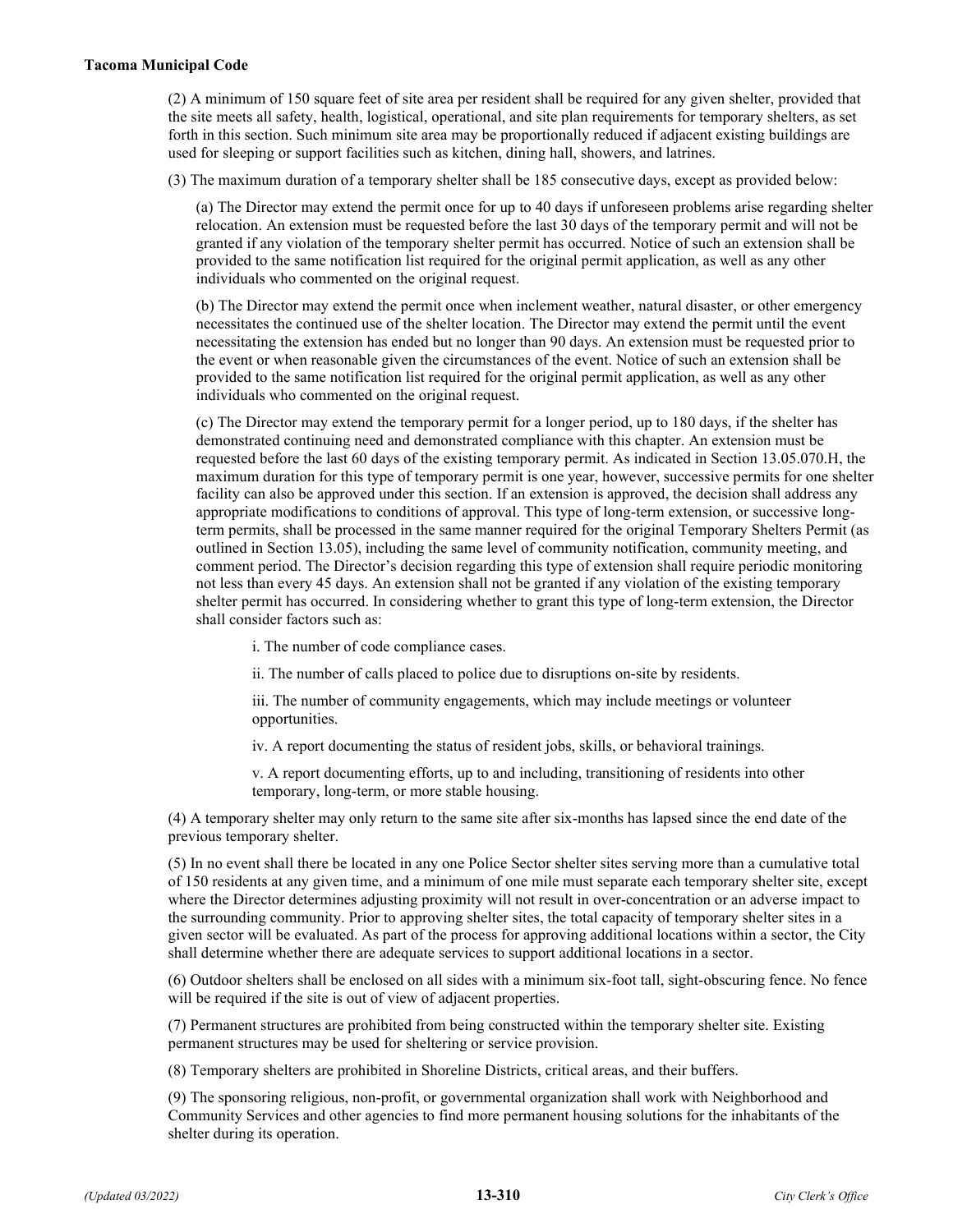(10) One security/office/operations structure shall be provided for the site manager. The manager must be on site at all times. Persons who are acting as the on-site manager must be awake while on shift to monitor the security of the shelter and be ready and able to alert police and/or other emergency responders if the need arises.

(11) The minimum age for unaccompanied shelter residents is 18 years of age. Individuals under the age of 18 will only be allowed if accompanied by a guardian.

(12) Each resident shall be pre-screened for warrants and a background check shall be completed by the sponsor religious, non-profit, or governmental organization. No sex offenders will be permitted as shelter residents.

(13) The temporary shelter must be located within one-half mile of a transit stop that is in service seven days per week.

(14) The following facilities and provisions must be made available on-site and approved for adequacy and location by the Tacoma-Pierce County Health Department prior to occupancy:

(a) Potable water as approved or provided by local utilities. Estimated usage is four to five gallons per day, per resident.

(b) Provide sanitary toilets as provided in the following table:

| Number of residents        | $-20$ | 1-40 | $41-60$ | 61-80 | 81-100 |
|----------------------------|-------|------|---------|-------|--------|
| Number of toilets required |       |      |         |       |        |

(c) Provide hand washing stations with warm water, soap, paper towels and covered garbage cans and recycling containers at the following locations:

i. Hand washing stations next to toilets provided in the following manner:

| . Number<br>residents<br>ി             | -<br>. . | $\sim$<br>. 3U<br>. ხ- | ---<br>. . | - -<br>46-60 | $-$<br>. . | 90<br>76-5 | 100<br>u |
|----------------------------------------|----------|------------------------|------------|--------------|------------|------------|----------|
| Number<br>required<br>ΩŤ<br>stations : | . .      | -                      | -          |              |            |            |          |

(d) Showering facilities are required as provided in the following table:

| Number of residents        | $1 - 33$ | 34-66 | $67-100$ |
|----------------------------|----------|-------|----------|
| Number of showers required |          |       |          |

(e) At least one food preparation area with refrigeration, sinks, and cooking equipment. If food is prepared on-site, adequate dishwashing facilities must be available.

(f) Food preparation, storage, and serving. No children under the age of ten shall be allowed in food preparation or storage areas.

(g) An adequate water source must be made available to the site.

(h) Indoor sleeping facilities must meet the following standards:

(i) Must comply with all life safety and building code requirements.

(j) Outdoor sleeping facilities must meet the following standards:

i. Appropriate spacing is required between all temporary, semi-permanent, and permanent sleeping structures of all types, materials, and sizes. Appropriate spacing will be specified during application intake and review.

(k) Waste water disposal, which drains to sanitary sewer.

(l) Solid waste: Garbage and recycling removal by local utilities. Adequate scheduled dumping to prevent overflow. Infectious waste/sharps disposal shall be made available.

(m) Premises must be maintained to control insects, rodents, and other pests.

(15) Premises must be maintained as approved by the Tacoma Fire Department ("TFD"), including:

(a) Approval letter from the TFD, should the shelter site contain structures in excess of 200 square feet or canopies in excess of 400 square feet.

(b) Provide fire extinguishers in quantity and locations as specified by TFD.